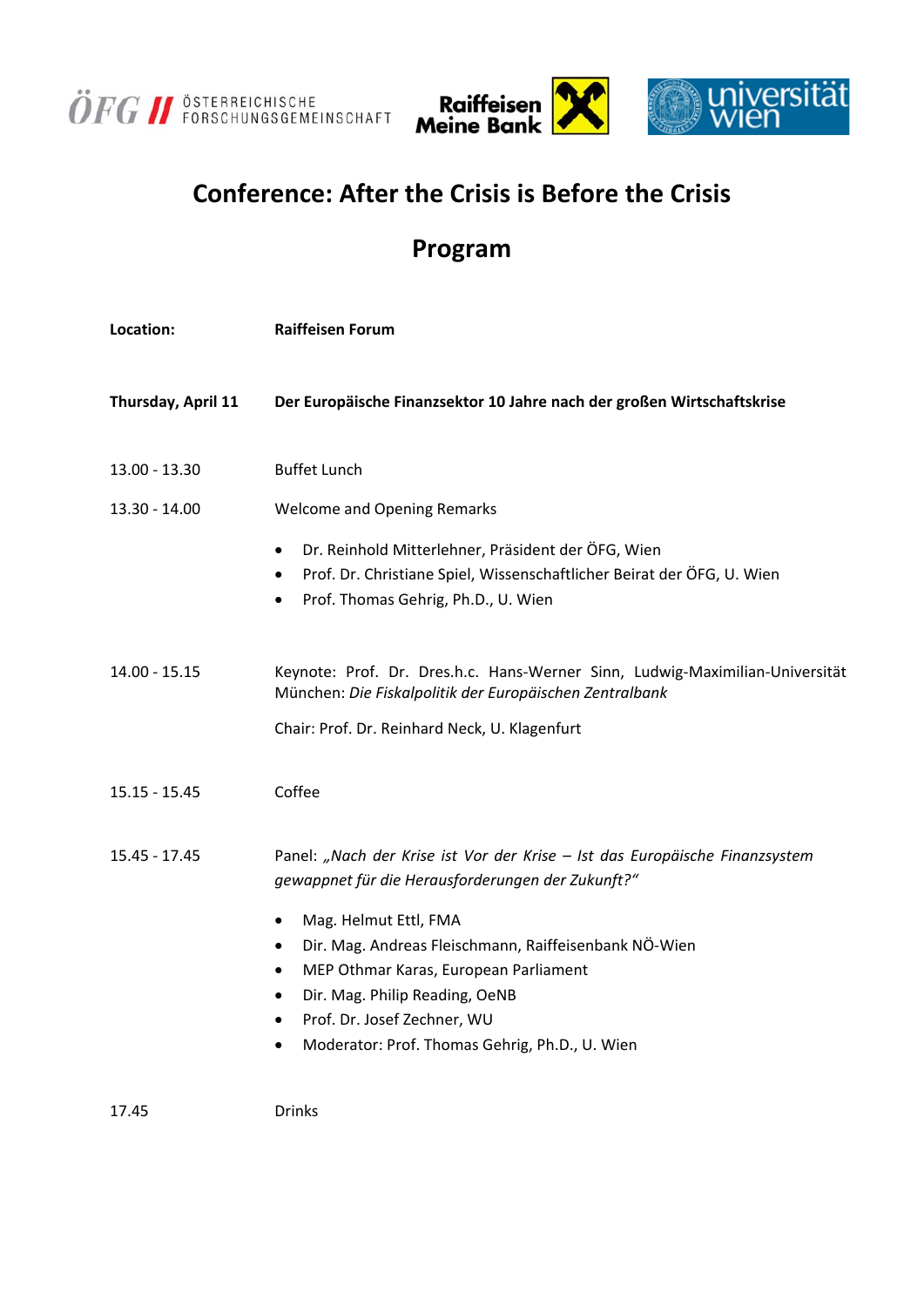| Friday, April 12 | <b>Economic Analyses of Financial Crises</b>                                                                            |
|------------------|-------------------------------------------------------------------------------------------------------------------------|
| $8.00 - 8.30$    | Coffee                                                                                                                  |
| 8.30-9.00        | Dr. Stefan Kerbl, OENB: Basel Risk-Weights and their Implementation.                                                    |
| $9.00 - 9.30$    | Dr. Corinna Woyand, U Münster: The Basel III Leverage Ratio.                                                            |
| 9.30-9.45        | Coffee                                                                                                                  |
| $9.45 - 10.15$   | Prof. Dr. Ernst Eberlein, U. Freiburg: Multiple Curve Lévy Forward Price Model<br>Allowing for Negative Interest Rates. |
| 10.15-10.45      | Dr. Gabriella Hrasko, U. Genf: Are Coco-Bonds a Good Substitute for Equity?                                             |
| 11.00-12.30      | Keynote: Prof. Stephen Ryan, Ph.D., NYU<br>Asset-Level Transparency and the (E)valuation of Asset-Backed Securities     |
|                  | Chair: Prof. Dr. Christian Laux, WU                                                                                     |
| 12.30-13.30      | <b>Buffet Lunch</b>                                                                                                     |
| 13.30-14.00      | Dr. Philipp Klein, U. Münster: Is Transparency a Solution for Agency Issues in<br>Securitization?                       |
| 14.00-14.30      | Prof. Dr. Erik Theissen, U. Mannheim and U.Graz: Underpricing in the European<br><b>Corporate Bond Markets</b>          |
| 14.30-14.45      | Coffee, Drinks                                                                                                          |
| 14.45-15.15      | Prof. Dr. Rainer Haselmann, U. Frankfurt: Supra-National Supervision                                                    |
| 15.15-15.45      | Prof. Dr. Reinhard Neck, U. Klagenfurt: Every Country for Itself and the Central<br>Bank for us all?                    |
| 15.45.-16.15     | Conclusion of Conference and ARGE "Finanzkrisen"                                                                        |